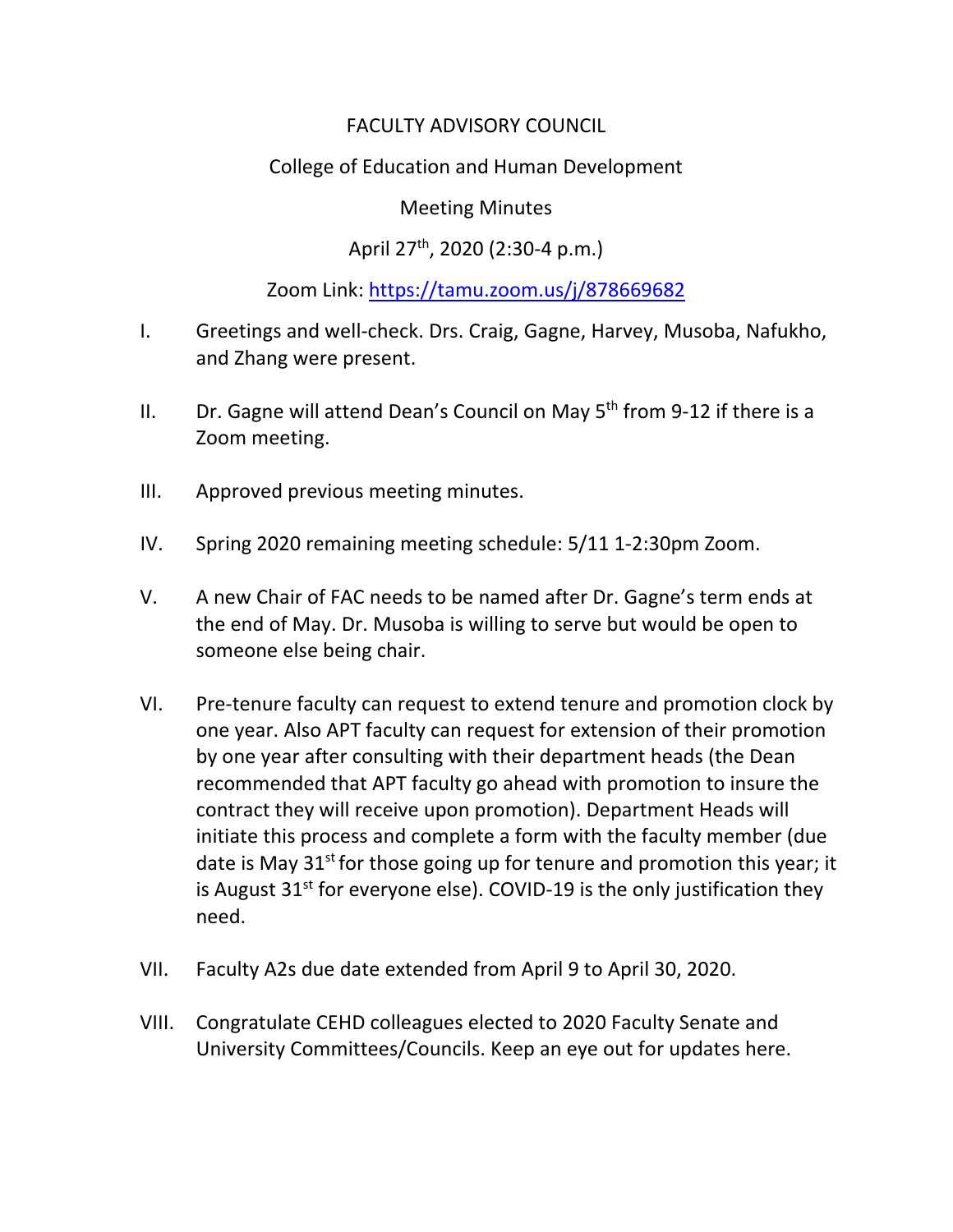- IX. Distance education: FAC was tasked with giving feedback on the policy on training and compensation for quality online teaching. Dr. Irby will be providing further information and the policy we should look at.
	- a. In the context of the distance education discussion, it was shared that the university/college (not sure which) contracts with "Examity" [\(https://examity.com/\)](https://examity.com/) for proctoring of online exams. This service to secure the integrity of online exams and is paid for by the college/university. Faculty should be encouraged to use this service only and not other services that charge students.
	- b. Further in the context of the distance education discussion and in light of our discussion on attendance accommodations: Ben said we should first try to get the students to attend via Zoom which would allow for fuller participation than other alternatives. Second, on an individual faculty basis, his office would provide support to faculty for lecture capture as the second alternative.
- X. CEHD encourages all faculty to keep up with best practices for online courses (all official communications from Texas A&M are relevant). PICA Evaluations for use online are active for students to use until April 29th. There are several items that you could have included in your PICA evaluations to reflect online methods and content. PICA evaluations for this semester won't count for 3<sup>rd</sup>-year reviews, tenure and promotion, etc. Please check your emails.
- XI. We are still waiting on the 1 University Professor and 1 SEC Teaching Excellence awards we have put forward. Please consider nominating colleagues for the CEHD-level teaching award (nominations need to be forwarded to Department level awards committees by May 20).
- XII. Midterm reviews spring 2020 Five faculty on tenure appointments from EPSY are undergoing midterm reviews and 2 Clinical Assistant professors from HLKN are undergoing midterm reviews. Department and College level committees have completed their assignments, Deans are thankful for their hard work on this in spite of COVID-19 interruptions.